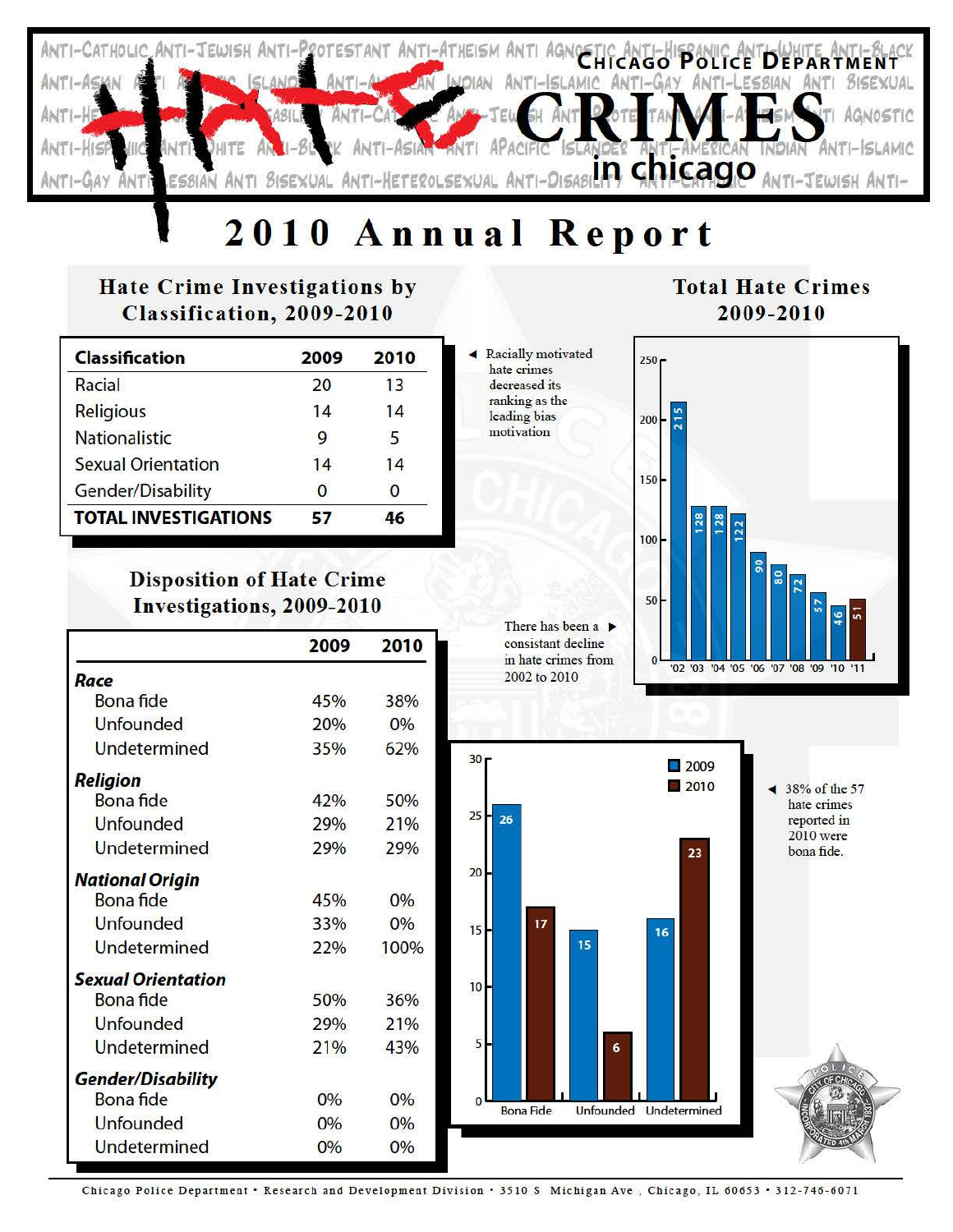|  | <b>Reported Hate Crimes by Bias Motivation, 2009-2010</b> |  |  |  |
|--|-----------------------------------------------------------|--|--|--|
|--|-----------------------------------------------------------|--|--|--|

| <b>BIAS MOTIVATION</b>          | 2009           | 2010           | <b>DIFFERENCE</b> |
|---------------------------------|----------------|----------------|-------------------|
| <b>Anti-African American</b>    | 14             | 9              | $-5$              |
| Anti-Caucasian                  | 4              | $\overline{3}$ | $-1$              |
| Anti-Asian/Pacific Islander     | 1              | $\mathbf{0}$   | $-1$              |
| <b>Anti-Multi-Racial Group</b>  | $\mathbf{1}$   | 1              | N/C               |
| <b>TOTAL RACE</b>               | 20             | 13             | $-7$              |
| Anti-Jewish                     | 11             | 12             | $+1$              |
| Anti-Islamic (Muslim)           | $\overline{2}$ | 1              | $-1$              |
| <b>Anti-Catholic</b>            | $\mathbf{1}$   | 1              | N/C               |
| <b>TOTAL RELIGION</b>           | 14             | 14             | N/C               |
| Anti-Arabic                     | 2              | $\mathbf{0}$   | $-2$              |
| <b>Anti-Hispanic</b>            | 6              | 4              | $-2$              |
| <b>Anti-Other Ethnicity</b>     | $\mathbf{1}$   | $\mathbf{1}$   | N/C               |
| <b>TOTAL NATIONAL ORIGIN</b>    | 9              | 5              | $-4$              |
| <b>Anti-Gay</b>                 | 14             | 14             | N/C               |
| <b>TOTAL SEXUAL ORIENTATION</b> | 14             | 14             | N/C               |
| <b>TOTAL GENDER/DISABILITY</b>  | $\bf{0}$       | $\bf{0}$       | $\bf{0}$          |
| <b>TOTAL HATE CRIMES</b>        | 57             | 46             | $-11$             |



There has been a decline in race hate crimes from 20 in 2009 to 13 in 2010.



## Hate Crime Offenders by Sex and Race, 2009-2010

| <b>OFFENDER</b>                | 2009           | 2010           |  |
|--------------------------------|----------------|----------------|--|
| <b>Female Caucasian</b>        | 0              |                |  |
| <b>Female African-American</b> | $\overline{2}$ | $\overline{2}$ |  |
| <b>Male Caucasian</b>          | 12             | 12             |  |
| <b>Male African-American</b>   | 16             | 9              |  |
| Male Asian/Facific Islander    | $\bf{0}$       | 1              |  |
| <b>Male Multi-Racial</b>       |                | 0              |  |
| Male Unknown Race              | 5              | 1              |  |
| Unknown Sex African-American   | 1              | 0              |  |
| <b>Unknown Sex or Race</b>     |                | 20             |  |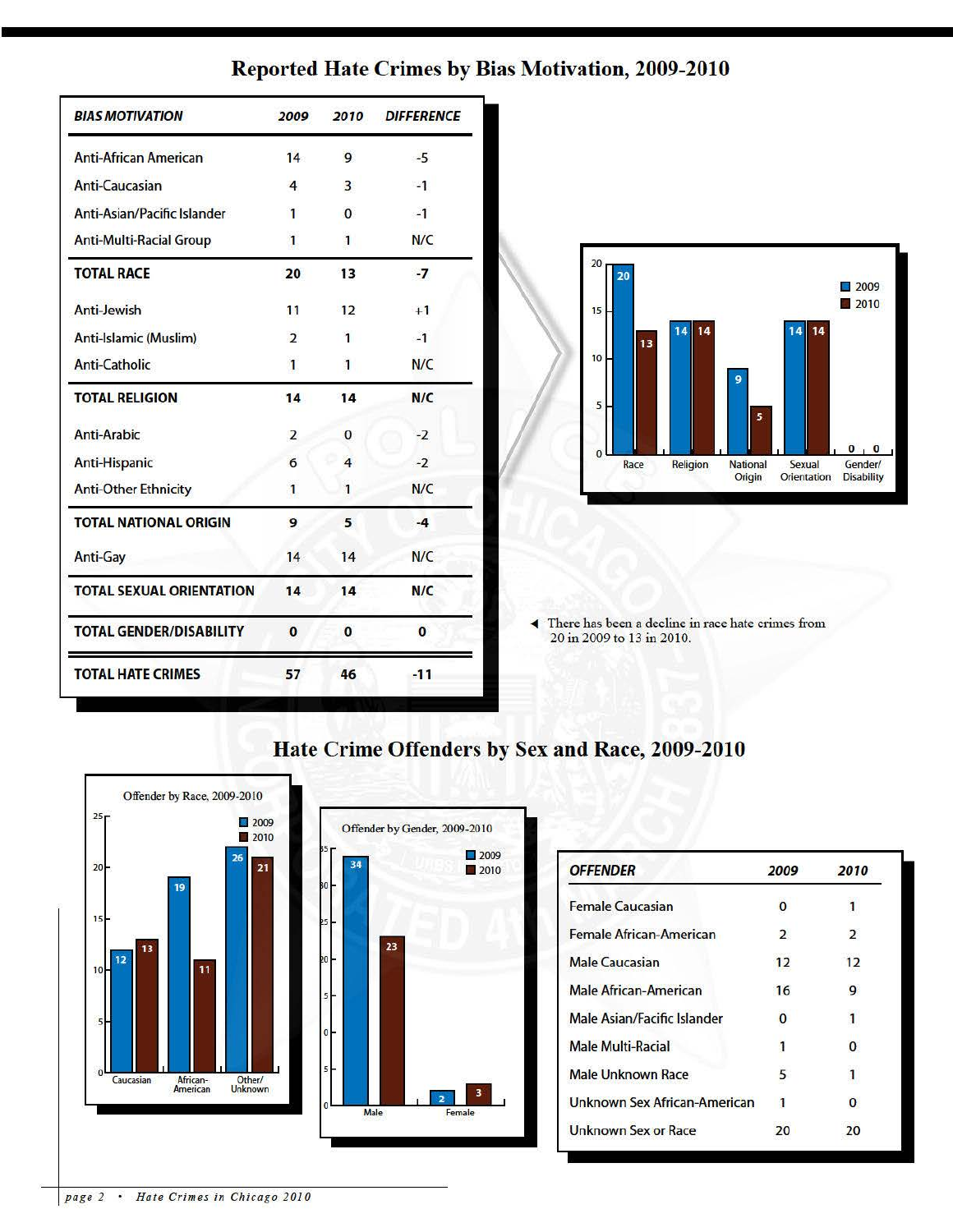| <b>District</b> | Race           | <b>Religion</b> | <b>National</b><br><b>Origin</b> | <b>Sexual</b><br><b>Orientation</b> | Gender/<br><b>Disability</b> | <b>Total</b>            |
|-----------------|----------------|-----------------|----------------------------------|-------------------------------------|------------------------------|-------------------------|
| $\mathbf{1}$    | $\mathbf{1}$   |                 |                                  |                                     |                              | 1                       |
| 2               |                |                 |                                  |                                     |                              | $\bf{0}$                |
| 3               |                |                 |                                  | $\overline{2}$                      |                              | $\overline{\mathbf{z}}$ |
| 4               |                |                 |                                  | $\overline{2}$                      |                              | $\overline{\mathbf{c}}$ |
| 5               |                |                 |                                  | $\overline{1}$                      |                              | $\mathbf{1}$            |
| 6               |                |                 | $\overline{\mathbf{1}}$          |                                     |                              | 1                       |
| $\overline{7}$  |                |                 |                                  |                                     |                              | $\bf{0}$                |
| 8               | $\overline{2}$ |                 | $\mathbf{1}$                     | $\mathbf{1}$                        |                              | 4                       |
| 9               | $\overline{2}$ |                 | $\overline{1}$                   |                                     |                              | 3                       |
| 10              |                |                 |                                  |                                     |                              | $\bf{0}$                |
| 11              |                |                 |                                  |                                     |                              | $\bullet$               |
| 12              |                |                 |                                  |                                     |                              | $\bf{0}$                |
| 13              |                | $\overline{1}$  |                                  |                                     |                              | $\mathbf{1}$            |
| 14              |                | $\overline{1}$  |                                  | $\mathbf{1}$                        |                              | $\overline{2}$          |
| 15              | $\overline{1}$ |                 |                                  |                                     |                              | $\overline{1}$          |
| 16              |                |                 |                                  |                                     |                              | $\overline{\mathbf{o}}$ |
| 17              | $\overline{2}$ | $\overline{1}$  |                                  | $\mathbf{1}$                        |                              | 4                       |
| 18              | $\mathbf{1}$   | $\mathbf{1}$    |                                  | $\mathbf{1}$                        |                              | 3                       |
| 19              | $\overline{2}$ | 1               | $\overline{1}$                   |                                     |                              | $\overline{\mathbf{4}}$ |
| 20              | $\overline{1}$ |                 | $\overline{1}$                   | $\mathbf{1}$                        |                              | 3                       |
| 21              |                |                 |                                  |                                     |                              | $\mathbf 0$             |
| 22              | $\mathbf{1}$   |                 |                                  | 1                                   |                              | $\overline{2}$          |
| 23              |                | 3               |                                  |                                     |                              | 3                       |
| 24              |                | $\overline{6}$  |                                  | $\overline{\mathbf{3}}$             |                              | 9                       |
| 25              |                |                 |                                  |                                     |                              | $\mathbf 0$             |
| <b>TOTAL</b>    | 13             | 14              | 5                                | 14                                  | $\mathbf 0$                  | 46                      |

### Reported Hate Crimes by Police District and Classification, 2010

- ◆ Eight of the 25 districts (32.0%)did not report any Hate Crimes in 2010.
- $\blacktriangleleft$  District 24 had the most reported Hate Crimes in 2010 (9).



## Reported Hate Crimes by Type, 2009-2010

| <b>CRIME TYPE</b>                  | 2009           | 2010         |
|------------------------------------|----------------|--------------|
| <b>Assault</b>                     | 8              | 8            |
| <b>Aggravated Assault</b>          | $\overline{2}$ | $\mathbf{1}$ |
| <b>Battery</b>                     | 14             | 13           |
| <b>Aggravated Battery</b>          | 6              | 3            |
| <b>Criminal Damage to Property</b> | 19             | 13           |
| <b>Criminal Damage to Vehicle</b>  | 4              | 5            |
| <b>Other Offense</b>               | $\overline{2}$ | 1            |
| <b>Robbery</b>                     |                | $\Omega$     |
| <b>Threats</b>                     |                | 2            |

- .,. Criminal damage to property incidents decreased from 19 in 2009 to 13 in 2010.
- .,. Robbe1y incidents decreased from 1 in 2009 to 0 in 2010.